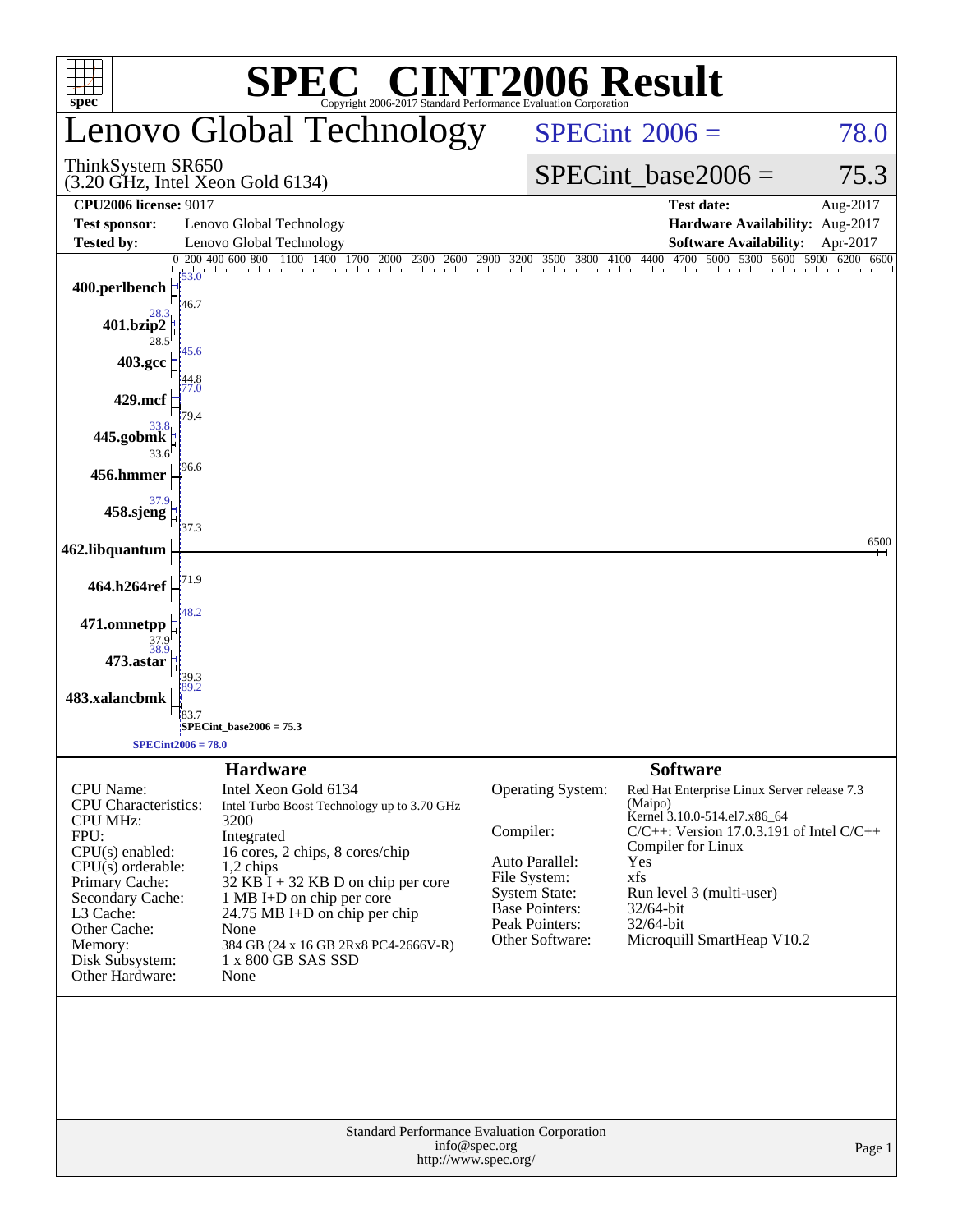

## enovo Global Technology

#### ThinkSystem SR650

(3.20 GHz, Intel Xeon Gold 6134)

 $SPECint2006 = 78.0$  $SPECint2006 = 78.0$ 

#### SPECint base2006 =  $75.3$

**[Test sponsor:](http://www.spec.org/auto/cpu2006/Docs/result-fields.html#Testsponsor)** Lenovo Global Technology **[Hardware Availability:](http://www.spec.org/auto/cpu2006/Docs/result-fields.html#HardwareAvailability)** Aug-2017

**[CPU2006 license:](http://www.spec.org/auto/cpu2006/Docs/result-fields.html#CPU2006license)** 9017 **[Test date:](http://www.spec.org/auto/cpu2006/Docs/result-fields.html#Testdate)** Aug-2017 **[Tested by:](http://www.spec.org/auto/cpu2006/Docs/result-fields.html#Testedby)** Lenovo Global Technology **[Software Availability:](http://www.spec.org/auto/cpu2006/Docs/result-fields.html#SoftwareAvailability)** Apr-2017

#### **[Results Table](http://www.spec.org/auto/cpu2006/Docs/result-fields.html#ResultsTable)**

|                                                                                                          | <b>Base</b>    |       |                |              |                | <b>Peak</b> |                |              |                |              |                |              |
|----------------------------------------------------------------------------------------------------------|----------------|-------|----------------|--------------|----------------|-------------|----------------|--------------|----------------|--------------|----------------|--------------|
| <b>Benchmark</b>                                                                                         | <b>Seconds</b> | Ratio | <b>Seconds</b> | <b>Ratio</b> | <b>Seconds</b> | Ratio       | <b>Seconds</b> | <b>Ratio</b> | <b>Seconds</b> | <b>Ratio</b> | <b>Seconds</b> | <b>Ratio</b> |
| 400.perlbench                                                                                            | 208            | 46.9  | 209            | 46.7         | 209            | 46.6        | 184            | 53.0         | 184            | 53.0         | 184            | 53.0         |
| 401.bzip2                                                                                                | <u>339</u>     | 28.5  | 339            | 28.5         | 339            | 28.5        | 341            | 28.3         | 341            | 28.3         | 341            | 28.3         |
| $403.\mathrm{gcc}$                                                                                       | 179            | 45.0  | 180            | 44.8         | 180            | 44.8        | 176            | 45.7         | 177            | 45.6         | 177            | 45.6         |
| $429$ .mcf                                                                                               | 114            | 79.8  | 115            | 79.4         | 115            | 79.3        | 118            | 77.0         | 118            | 77.0         | 118            | 77.6         |
| $445$ .gobmk                                                                                             | 313            | 33.6  | 311            | 33.7         | 313            | 33.5        | 310            | 33.8         | 310            | 33.8         | 311            | 33.8         |
| $456.$ hmmer                                                                                             | 97.1           | 96.1  | 96.6           | 96.6         | 96.5           | 96.7        | 97.1           | 96.1         | 96.6           | 96.6         | 96.5           | 96.7         |
| $458$ .sjeng                                                                                             | <u>325</u>     | 37.3  | 325            | 37.3         | 325            | 37.2        | 320            | 37.9         | 320            | 37.9         | 320            | 37.8         |
| 462.libquantum                                                                                           | 3.16           | 6550  | 3.21           | 6460         | 3.19           | 6500        | 3.16           | 6550         | 3.21           | 6460         | 3.19           | 6500         |
| 464.h264ref                                                                                              | 308            | 71.9  | 308            | 71.9         | 308            | 71.9        | 308            | 71.9         | 308            | 71.9         | 308            | 71.9         |
| $ 471$ .omnetpp                                                                                          | 167            | 37.5  | 165            | 37.9         | 165            | 37.9        | 127            | 49.3         | 130            | 48.2         | 130            | 47.9         |
| $473$ . astar                                                                                            | 179            | 39.3  | 180            | 39.0         | 178            | 39.4        | <b>180</b>     | 38.9         | 181            | 38.9         | 180            | 38.9         |
| 483.xalancbmk                                                                                            | 82.3           | 83.9  | 82.4           | 83.7         | 82.4           | 83.7        | 77.4           | 89.1         | 77.3           | 89.2         | 76.2           | 90.5         |
| Results appear in the order in which they were run. Bold underlined text indicates a median measurement. |                |       |                |              |                |             |                |              |                |              |                |              |

#### **[Submit Notes](http://www.spec.org/auto/cpu2006/Docs/result-fields.html#SubmitNotes)**

The config file option 'submit' was used.

#### **[Operating System Notes](http://www.spec.org/auto/cpu2006/Docs/result-fields.html#OperatingSystemNotes)**

Stack size set to unlimited using "ulimit -s unlimited"

#### **[Platform Notes](http://www.spec.org/auto/cpu2006/Docs/result-fields.html#PlatformNotes)**

Standard Performance Evaluation Corporation [info@spec.org](mailto:info@spec.org) BIOS configuration: Operating Mode set to Maximum Performance Hyper-Threading set to Disabled Stale AtoS set to Enable LLC dead line alloc set to Disable Sysinfo program /home/cpu2006-1.2-ic17.0u3/config/sysinfo.rev6993 Revision 6993 of 2015-11-06 (b5e8d4b4eb51ed28d7f98696cbe290c1) running on Cyborg-SPECcpu2017-RHEL7.3 Sat Aug 11 19:19:36 2018 This section contains SUT (System Under Test) info as seen by some common utilities. To remove or add to this section, see: <http://www.spec.org/cpu2006/Docs/config.html#sysinfo> From /proc/cpuinfo model name : Intel(R) Xeon(R) Gold 6134 CPU @ 3.20GHz 2 "physical id"s (chips) 16 "processors" cores, siblings (Caution: counting these is hw and system dependent. The following excerpts from /proc/cpuinfo might not be reliable. Use with Continued on next page

<http://www.spec.org/>

Page 2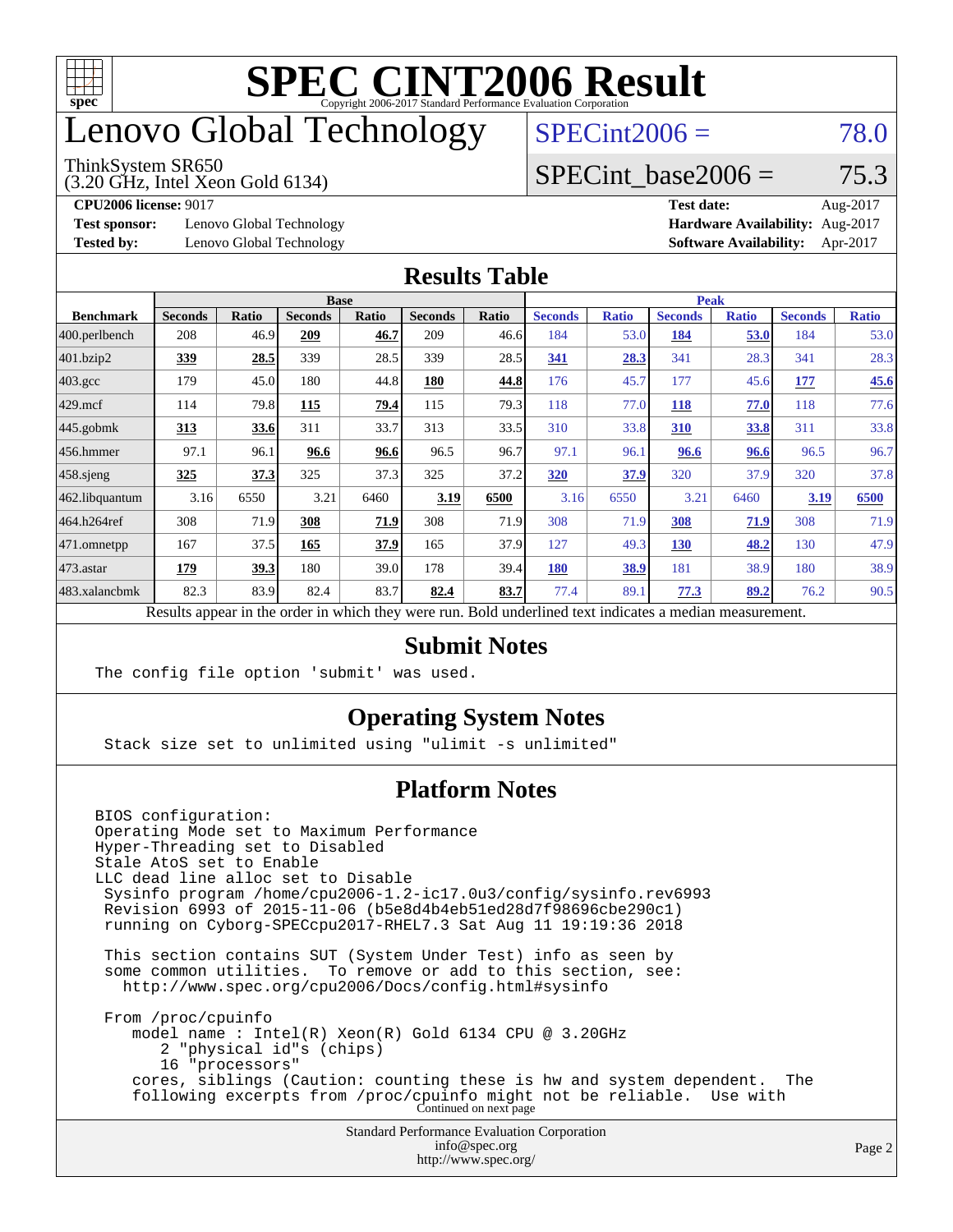

### enovo Global Technology

 $SPECint2006 = 78.0$  $SPECint2006 = 78.0$ 

ThinkSystem SR650

(3.20 GHz, Intel Xeon Gold 6134)

SPECint base2006 =  $75.3$ 

**[Test sponsor:](http://www.spec.org/auto/cpu2006/Docs/result-fields.html#Testsponsor)** Lenovo Global Technology **[Hardware Availability:](http://www.spec.org/auto/cpu2006/Docs/result-fields.html#HardwareAvailability)** Aug-2017 **[Tested by:](http://www.spec.org/auto/cpu2006/Docs/result-fields.html#Testedby)** Lenovo Global Technology **[Software Availability:](http://www.spec.org/auto/cpu2006/Docs/result-fields.html#SoftwareAvailability)** Apr-2017

**[CPU2006 license:](http://www.spec.org/auto/cpu2006/Docs/result-fields.html#CPU2006license)** 9017 **[Test date:](http://www.spec.org/auto/cpu2006/Docs/result-fields.html#Testdate)** Aug-2017

#### **[Platform Notes \(Continued\)](http://www.spec.org/auto/cpu2006/Docs/result-fields.html#PlatformNotes)**

Standard Performance Evaluation Corporation caution.) cpu cores : 8 siblings : 8 physical 0: cores 0 2 3 9 16 19 26 27 physical 1: cores 0 4 5 6 16 19 20 22 cache size : 25344 KB From /proc/meminfo MemTotal: 395884448 kB HugePages\_Total: 0<br>Hugepagesize: 2048 kB Hugepagesize: From /etc/\*release\* /etc/\*version\* os-release: NAME="Red Hat Enterprise Linux Server" VERSION="7.3 (Maipo)" ID="rhel" ID\_LIKE="fedora" VERSION\_ID="7.3" PRETTY\_NAME="Red Hat Enterprise Linux Server 7.3 (Maipo)" ANSI\_COLOR="0;31" CPE\_NAME="cpe:/o:redhat:enterprise\_linux:7.3:GA:server" redhat-release: Red Hat Enterprise Linux Server release 7.3 (Maipo) system-release: Red Hat Enterprise Linux Server release 7.3 (Maipo) system-release-cpe: cpe:/o:redhat:enterprise\_linux:7.3:ga:server uname -a: Linux Cyborg-SPECcpu2017-RHEL7.3 3.10.0-514.el7.x86\_64 #1 SMP Wed Oct 19 11:24:13 EDT 2016 x86\_64 x86\_64 x86\_64 GNU/Linux run-level 3 Aug 11 19:19 SPEC is set to: /home/cpu2006-1.2-ic17.0u3 Filesystem Type Size Used Avail Use% Mounted on /dev/sda2 xfs 744G 143G 602G 20% / Additional information from dmidecode: Warning: Use caution when you interpret this section. The 'dmidecode' program reads system data which is "intended to allow hardware to be accurately determined", but the intent may not be met, as there are frequent changes to hardware, firmware, and the "DMTF SMBIOS" standard. BIOS Lenovo -[IVE111C-1.00]- 07/17/2017 Memory: 24x Samsung M393A2K43BB1-CTD 16 GB 2 rank 2666 MHz (End of data from sysinfo program)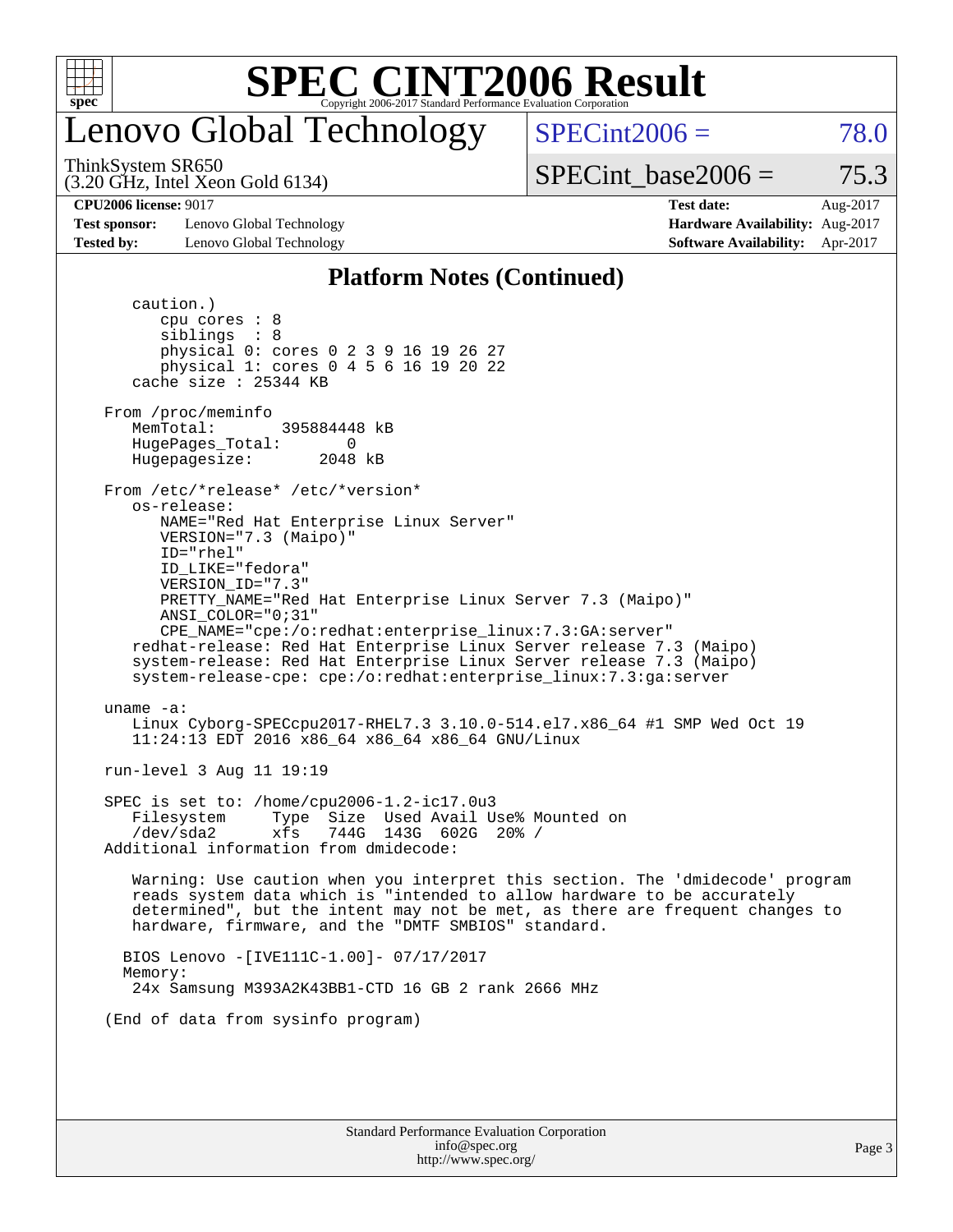

### enovo Global Technology

 $SPECint2006 = 78.0$  $SPECint2006 = 78.0$ 

ThinkSystem SR650

(3.20 GHz, Intel Xeon Gold 6134)

**[Test sponsor:](http://www.spec.org/auto/cpu2006/Docs/result-fields.html#Testsponsor)** Lenovo Global Technology **[Hardware Availability:](http://www.spec.org/auto/cpu2006/Docs/result-fields.html#HardwareAvailability)** Aug-2017

SPECint base2006 =  $75.3$ **[CPU2006 license:](http://www.spec.org/auto/cpu2006/Docs/result-fields.html#CPU2006license)** 9017 **[Test date:](http://www.spec.org/auto/cpu2006/Docs/result-fields.html#Testdate)** Aug-2017

**[Tested by:](http://www.spec.org/auto/cpu2006/Docs/result-fields.html#Testedby)** Lenovo Global Technology **[Software Availability:](http://www.spec.org/auto/cpu2006/Docs/result-fields.html#SoftwareAvailability)** Apr-2017

#### **[General Notes](http://www.spec.org/auto/cpu2006/Docs/result-fields.html#GeneralNotes)**

Environment variables set by runspec before the start of the run: KMP AFFINITY = "granularity=fine, compact,  $0,3$ " LD\_LIBRARY\_PATH = "/home/cpu2006-1.2-ic17.0u3/lib/ia32:/home/cpu2006-1.2-ic17.0u3/lib/intel64:/home/cpu2006-1.2-ic17.0u3/sh10.2" OMP\_NUM\_THREADS = "16"

 Binaries compiled on a system with 1x Intel Core i7-4790 CPU + 32GB RAM memory using Redhat Enterprise Linux 7.2 Transparent Huge Pages enabled by default. Filesystem page cache cleared with: shell invocation of 'sync; echo 3 > /proc/sys/vm/drop\_caches' prior to run

#### **[Base Compiler Invocation](http://www.spec.org/auto/cpu2006/Docs/result-fields.html#BaseCompilerInvocation)**

[C benchmarks](http://www.spec.org/auto/cpu2006/Docs/result-fields.html#Cbenchmarks): [icc -m64](http://www.spec.org/cpu2006/results/res2017q4/cpu2006-20170918-49733.flags.html#user_CCbase_intel_icc_64bit_bda6cc9af1fdbb0edc3795bac97ada53)

[C++ benchmarks:](http://www.spec.org/auto/cpu2006/Docs/result-fields.html#CXXbenchmarks) [icpc -m64](http://www.spec.org/cpu2006/results/res2017q4/cpu2006-20170918-49733.flags.html#user_CXXbase_intel_icpc_64bit_fc66a5337ce925472a5c54ad6a0de310)

### **[Base Portability Flags](http://www.spec.org/auto/cpu2006/Docs/result-fields.html#BasePortabilityFlags)**

 400.perlbench: [-DSPEC\\_CPU\\_LP64](http://www.spec.org/cpu2006/results/res2017q4/cpu2006-20170918-49733.flags.html#b400.perlbench_basePORTABILITY_DSPEC_CPU_LP64) [-DSPEC\\_CPU\\_LINUX\\_X64](http://www.spec.org/cpu2006/results/res2017q4/cpu2006-20170918-49733.flags.html#b400.perlbench_baseCPORTABILITY_DSPEC_CPU_LINUX_X64) 401.bzip2: [-DSPEC\\_CPU\\_LP64](http://www.spec.org/cpu2006/results/res2017q4/cpu2006-20170918-49733.flags.html#suite_basePORTABILITY401_bzip2_DSPEC_CPU_LP64) 403.gcc: [-DSPEC\\_CPU\\_LP64](http://www.spec.org/cpu2006/results/res2017q4/cpu2006-20170918-49733.flags.html#suite_basePORTABILITY403_gcc_DSPEC_CPU_LP64) 429.mcf: [-DSPEC\\_CPU\\_LP64](http://www.spec.org/cpu2006/results/res2017q4/cpu2006-20170918-49733.flags.html#suite_basePORTABILITY429_mcf_DSPEC_CPU_LP64) 445.gobmk: [-DSPEC\\_CPU\\_LP64](http://www.spec.org/cpu2006/results/res2017q4/cpu2006-20170918-49733.flags.html#suite_basePORTABILITY445_gobmk_DSPEC_CPU_LP64) 456.hmmer: [-DSPEC\\_CPU\\_LP64](http://www.spec.org/cpu2006/results/res2017q4/cpu2006-20170918-49733.flags.html#suite_basePORTABILITY456_hmmer_DSPEC_CPU_LP64) 458.sjeng: [-DSPEC\\_CPU\\_LP64](http://www.spec.org/cpu2006/results/res2017q4/cpu2006-20170918-49733.flags.html#suite_basePORTABILITY458_sjeng_DSPEC_CPU_LP64) 462.libquantum: [-DSPEC\\_CPU\\_LP64](http://www.spec.org/cpu2006/results/res2017q4/cpu2006-20170918-49733.flags.html#suite_basePORTABILITY462_libquantum_DSPEC_CPU_LP64) [-DSPEC\\_CPU\\_LINUX](http://www.spec.org/cpu2006/results/res2017q4/cpu2006-20170918-49733.flags.html#b462.libquantum_baseCPORTABILITY_DSPEC_CPU_LINUX) 464.h264ref: [-DSPEC\\_CPU\\_LP64](http://www.spec.org/cpu2006/results/res2017q4/cpu2006-20170918-49733.flags.html#suite_basePORTABILITY464_h264ref_DSPEC_CPU_LP64) 471.omnetpp: [-DSPEC\\_CPU\\_LP64](http://www.spec.org/cpu2006/results/res2017q4/cpu2006-20170918-49733.flags.html#suite_basePORTABILITY471_omnetpp_DSPEC_CPU_LP64) 473.astar: [-DSPEC\\_CPU\\_LP64](http://www.spec.org/cpu2006/results/res2017q4/cpu2006-20170918-49733.flags.html#suite_basePORTABILITY473_astar_DSPEC_CPU_LP64) 483.xalancbmk: [-DSPEC\\_CPU\\_LP64](http://www.spec.org/cpu2006/results/res2017q4/cpu2006-20170918-49733.flags.html#suite_basePORTABILITY483_xalancbmk_DSPEC_CPU_LP64) [-DSPEC\\_CPU\\_LINUX](http://www.spec.org/cpu2006/results/res2017q4/cpu2006-20170918-49733.flags.html#b483.xalancbmk_baseCXXPORTABILITY_DSPEC_CPU_LINUX)

### **[Base Optimization Flags](http://www.spec.org/auto/cpu2006/Docs/result-fields.html#BaseOptimizationFlags)**

[C benchmarks](http://www.spec.org/auto/cpu2006/Docs/result-fields.html#Cbenchmarks):

[-xCORE-AVX2](http://www.spec.org/cpu2006/results/res2017q4/cpu2006-20170918-49733.flags.html#user_CCbase_f-xCORE-AVX2) [-ipo](http://www.spec.org/cpu2006/results/res2017q4/cpu2006-20170918-49733.flags.html#user_CCbase_f-ipo) [-O3](http://www.spec.org/cpu2006/results/res2017q4/cpu2006-20170918-49733.flags.html#user_CCbase_f-O3) [-no-prec-div](http://www.spec.org/cpu2006/results/res2017q4/cpu2006-20170918-49733.flags.html#user_CCbase_f-no-prec-div) [-parallel](http://www.spec.org/cpu2006/results/res2017q4/cpu2006-20170918-49733.flags.html#user_CCbase_f-parallel) [-qopt-prefetch](http://www.spec.org/cpu2006/results/res2017q4/cpu2006-20170918-49733.flags.html#user_CCbase_f-qopt-prefetch) [-auto-p32](http://www.spec.org/cpu2006/results/res2017q4/cpu2006-20170918-49733.flags.html#user_CCbase_f-auto-p32)

[C++ benchmarks:](http://www.spec.org/auto/cpu2006/Docs/result-fields.html#CXXbenchmarks)

[-xCORE-AVX2](http://www.spec.org/cpu2006/results/res2017q4/cpu2006-20170918-49733.flags.html#user_CXXbase_f-xCORE-AVX2) [-ipo](http://www.spec.org/cpu2006/results/res2017q4/cpu2006-20170918-49733.flags.html#user_CXXbase_f-ipo) [-O3](http://www.spec.org/cpu2006/results/res2017q4/cpu2006-20170918-49733.flags.html#user_CXXbase_f-O3) [-no-prec-div](http://www.spec.org/cpu2006/results/res2017q4/cpu2006-20170918-49733.flags.html#user_CXXbase_f-no-prec-div) [-qopt-prefetch](http://www.spec.org/cpu2006/results/res2017q4/cpu2006-20170918-49733.flags.html#user_CXXbase_f-qopt-prefetch) [-auto-p32](http://www.spec.org/cpu2006/results/res2017q4/cpu2006-20170918-49733.flags.html#user_CXXbase_f-auto-p32) [-Wl,-z,muldefs](http://www.spec.org/cpu2006/results/res2017q4/cpu2006-20170918-49733.flags.html#user_CXXbase_link_force_multiple1_74079c344b956b9658436fd1b6dd3a8a) [-L/sh10.2 -lsmartheap64](http://www.spec.org/cpu2006/results/res2017q4/cpu2006-20170918-49733.flags.html#user_CXXbase_SmartHeap64_63911d860fc08c15fa1d5bf319b9d8d5)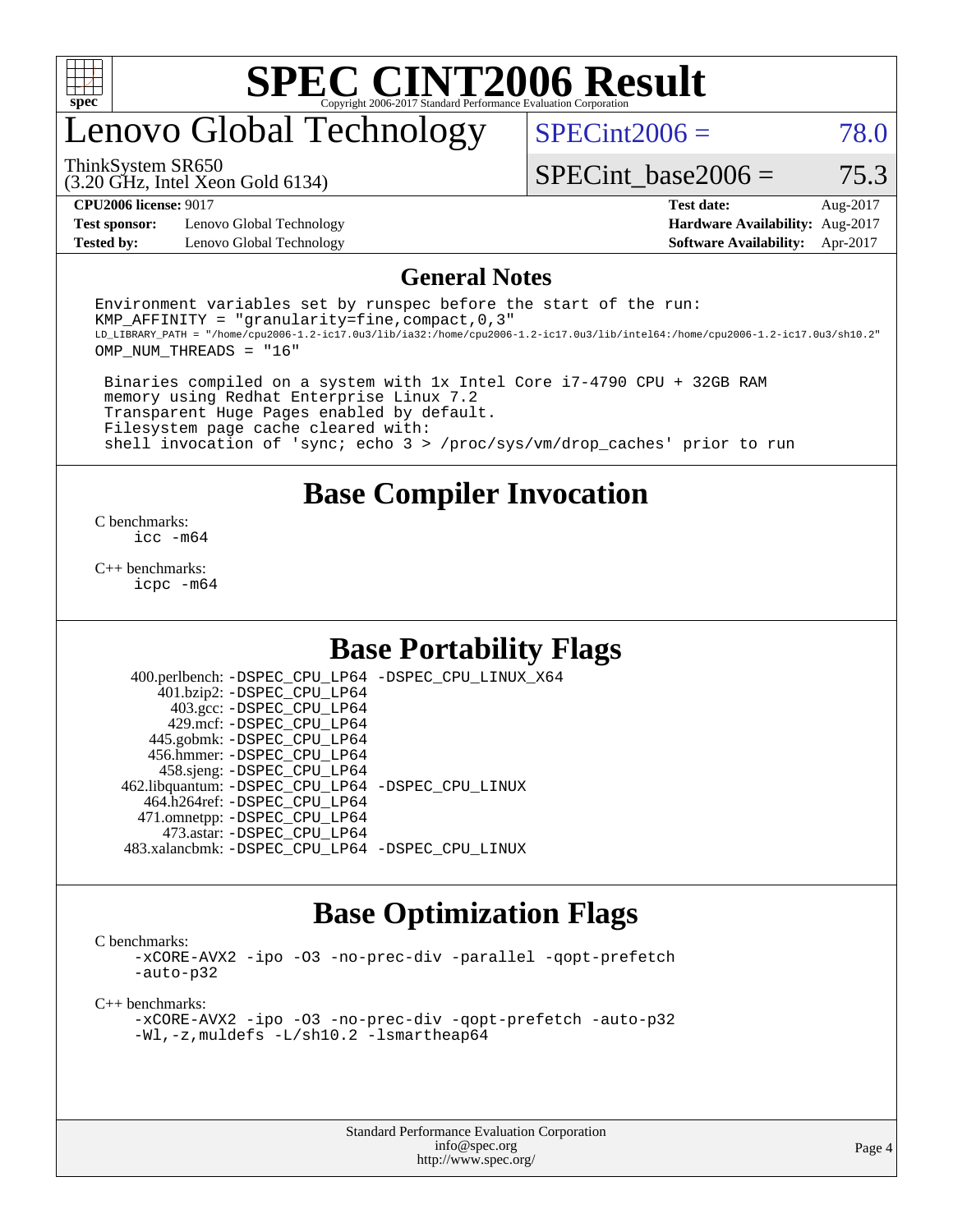

# enovo Global Technology

ThinkSystem SR650

(3.20 GHz, Intel Xeon Gold 6134)

 $SPECint2006 = 78.0$  $SPECint2006 = 78.0$ 

SPECint base2006 =  $75.3$ 

**[Test sponsor:](http://www.spec.org/auto/cpu2006/Docs/result-fields.html#Testsponsor)** Lenovo Global Technology **[Hardware Availability:](http://www.spec.org/auto/cpu2006/Docs/result-fields.html#HardwareAvailability)** Aug-2017 **[Tested by:](http://www.spec.org/auto/cpu2006/Docs/result-fields.html#Testedby)** Lenovo Global Technology **[Software Availability:](http://www.spec.org/auto/cpu2006/Docs/result-fields.html#SoftwareAvailability)** Apr-2017

**[CPU2006 license:](http://www.spec.org/auto/cpu2006/Docs/result-fields.html#CPU2006license)** 9017 **[Test date:](http://www.spec.org/auto/cpu2006/Docs/result-fields.html#Testdate)** Aug-2017

### **[Base Other Flags](http://www.spec.org/auto/cpu2006/Docs/result-fields.html#BaseOtherFlags)**

[C benchmarks](http://www.spec.org/auto/cpu2006/Docs/result-fields.html#Cbenchmarks):

403.gcc: [-Dalloca=\\_alloca](http://www.spec.org/cpu2006/results/res2017q4/cpu2006-20170918-49733.flags.html#b403.gcc_baseEXTRA_CFLAGS_Dalloca_be3056838c12de2578596ca5467af7f3)

### **[Peak Compiler Invocation](http://www.spec.org/auto/cpu2006/Docs/result-fields.html#PeakCompilerInvocation)**

[C benchmarks \(except as noted below\)](http://www.spec.org/auto/cpu2006/Docs/result-fields.html#Cbenchmarksexceptasnotedbelow):

[icc -m64](http://www.spec.org/cpu2006/results/res2017q4/cpu2006-20170918-49733.flags.html#user_CCpeak_intel_icc_64bit_bda6cc9af1fdbb0edc3795bac97ada53)

400.perlbench: [icc -m32 -L/opt/intel/compilers\\_and\\_libraries\\_2017/linux/lib/ia32](http://www.spec.org/cpu2006/results/res2017q4/cpu2006-20170918-49733.flags.html#user_peakCCLD400_perlbench_intel_icc_c29f3ff5a7ed067b11e4ec10a03f03ae)

445.gobmk: [icc -m32 -L/opt/intel/compilers\\_and\\_libraries\\_2017/linux/lib/ia32](http://www.spec.org/cpu2006/results/res2017q4/cpu2006-20170918-49733.flags.html#user_peakCCLD445_gobmk_intel_icc_c29f3ff5a7ed067b11e4ec10a03f03ae)

[C++ benchmarks \(except as noted below\):](http://www.spec.org/auto/cpu2006/Docs/result-fields.html#CXXbenchmarksexceptasnotedbelow)

[icc -m32 -L/opt/intel/compilers\\_and\\_libraries\\_2017/linux/lib/ia32](http://www.spec.org/cpu2006/results/res2017q4/cpu2006-20170918-49733.flags.html#user_CXXpeak_intel_icc_c29f3ff5a7ed067b11e4ec10a03f03ae)

473.astar: [icpc -m64](http://www.spec.org/cpu2006/results/res2017q4/cpu2006-20170918-49733.flags.html#user_peakCXXLD473_astar_intel_icpc_64bit_fc66a5337ce925472a5c54ad6a0de310)

### **[Peak Portability Flags](http://www.spec.org/auto/cpu2006/Docs/result-fields.html#PeakPortabilityFlags)**

 400.perlbench: [-D\\_FILE\\_OFFSET\\_BITS=64](http://www.spec.org/cpu2006/results/res2017q4/cpu2006-20170918-49733.flags.html#user_peakPORTABILITY400_perlbench_file_offset_bits_64_438cf9856305ebd76870a2c6dc2689ab) [-DSPEC\\_CPU\\_LINUX\\_IA32](http://www.spec.org/cpu2006/results/res2017q4/cpu2006-20170918-49733.flags.html#b400.perlbench_peakCPORTABILITY_DSPEC_CPU_LINUX_IA32) 401.bzip2: [-DSPEC\\_CPU\\_LP64](http://www.spec.org/cpu2006/results/res2017q4/cpu2006-20170918-49733.flags.html#suite_peakPORTABILITY401_bzip2_DSPEC_CPU_LP64) 403.gcc: [-DSPEC\\_CPU\\_LP64](http://www.spec.org/cpu2006/results/res2017q4/cpu2006-20170918-49733.flags.html#suite_peakPORTABILITY403_gcc_DSPEC_CPU_LP64) 429.mcf: [-DSPEC\\_CPU\\_LP64](http://www.spec.org/cpu2006/results/res2017q4/cpu2006-20170918-49733.flags.html#suite_peakPORTABILITY429_mcf_DSPEC_CPU_LP64) 445.gobmk: [-D\\_FILE\\_OFFSET\\_BITS=64](http://www.spec.org/cpu2006/results/res2017q4/cpu2006-20170918-49733.flags.html#user_peakPORTABILITY445_gobmk_file_offset_bits_64_438cf9856305ebd76870a2c6dc2689ab) 456.hmmer: [-DSPEC\\_CPU\\_LP64](http://www.spec.org/cpu2006/results/res2017q4/cpu2006-20170918-49733.flags.html#suite_peakPORTABILITY456_hmmer_DSPEC_CPU_LP64) 458.sjeng: [-DSPEC\\_CPU\\_LP64](http://www.spec.org/cpu2006/results/res2017q4/cpu2006-20170918-49733.flags.html#suite_peakPORTABILITY458_sjeng_DSPEC_CPU_LP64) 462.libquantum: [-DSPEC\\_CPU\\_LP64](http://www.spec.org/cpu2006/results/res2017q4/cpu2006-20170918-49733.flags.html#suite_peakPORTABILITY462_libquantum_DSPEC_CPU_LP64) [-DSPEC\\_CPU\\_LINUX](http://www.spec.org/cpu2006/results/res2017q4/cpu2006-20170918-49733.flags.html#b462.libquantum_peakCPORTABILITY_DSPEC_CPU_LINUX) 464.h264ref: [-DSPEC\\_CPU\\_LP64](http://www.spec.org/cpu2006/results/res2017q4/cpu2006-20170918-49733.flags.html#suite_peakPORTABILITY464_h264ref_DSPEC_CPU_LP64) 471.omnetpp: [-D\\_FILE\\_OFFSET\\_BITS=64](http://www.spec.org/cpu2006/results/res2017q4/cpu2006-20170918-49733.flags.html#user_peakPORTABILITY471_omnetpp_file_offset_bits_64_438cf9856305ebd76870a2c6dc2689ab) 473.astar: [-DSPEC\\_CPU\\_LP64](http://www.spec.org/cpu2006/results/res2017q4/cpu2006-20170918-49733.flags.html#suite_peakPORTABILITY473_astar_DSPEC_CPU_LP64) 483.xalancbmk: [-D\\_FILE\\_OFFSET\\_BITS=64](http://www.spec.org/cpu2006/results/res2017q4/cpu2006-20170918-49733.flags.html#user_peakPORTABILITY483_xalancbmk_file_offset_bits_64_438cf9856305ebd76870a2c6dc2689ab) [-DSPEC\\_CPU\\_LINUX](http://www.spec.org/cpu2006/results/res2017q4/cpu2006-20170918-49733.flags.html#b483.xalancbmk_peakCXXPORTABILITY_DSPEC_CPU_LINUX)

### **[Peak Optimization Flags](http://www.spec.org/auto/cpu2006/Docs/result-fields.html#PeakOptimizationFlags)**

[C benchmarks](http://www.spec.org/auto/cpu2006/Docs/result-fields.html#Cbenchmarks):

 400.perlbench: [-prof-gen](http://www.spec.org/cpu2006/results/res2017q4/cpu2006-20170918-49733.flags.html#user_peakPASS1_CFLAGSPASS1_LDCFLAGS400_perlbench_prof_gen_e43856698f6ca7b7e442dfd80e94a8fc)(pass 1) [-prof-use](http://www.spec.org/cpu2006/results/res2017q4/cpu2006-20170918-49733.flags.html#user_peakPASS2_CFLAGSPASS2_LDCFLAGS400_perlbench_prof_use_bccf7792157ff70d64e32fe3e1250b55)(pass 2) [-xCORE-AVX2](http://www.spec.org/cpu2006/results/res2017q4/cpu2006-20170918-49733.flags.html#user_peakPASS2_CFLAGSPASS2_LDCFLAGS400_perlbench_f-xCORE-AVX2)(pass 2) [-par-num-threads=1](http://www.spec.org/cpu2006/results/res2017q4/cpu2006-20170918-49733.flags.html#user_peakPASS1_CFLAGSPASS1_LDCFLAGS400_perlbench_par_num_threads_786a6ff141b4e9e90432e998842df6c2)(pass 1) [-ipo](http://www.spec.org/cpu2006/results/res2017q4/cpu2006-20170918-49733.flags.html#user_peakPASS2_CFLAGSPASS2_LDCFLAGS400_perlbench_f-ipo)(pass 2) [-O3](http://www.spec.org/cpu2006/results/res2017q4/cpu2006-20170918-49733.flags.html#user_peakPASS2_CFLAGSPASS2_LDCFLAGS400_perlbench_f-O3)(pass 2) [-no-prec-div](http://www.spec.org/cpu2006/results/res2017q4/cpu2006-20170918-49733.flags.html#user_peakPASS2_CFLAGSPASS2_LDCFLAGS400_perlbench_f-no-prec-div)(pass 2) [-qopt-prefetch](http://www.spec.org/cpu2006/results/res2017q4/cpu2006-20170918-49733.flags.html#user_peakCOPTIMIZE400_perlbench_f-qopt-prefetch)

 401.bzip2: [-prof-gen](http://www.spec.org/cpu2006/results/res2017q4/cpu2006-20170918-49733.flags.html#user_peakPASS1_CFLAGSPASS1_LDCFLAGS401_bzip2_prof_gen_e43856698f6ca7b7e442dfd80e94a8fc)(pass 1) [-prof-use](http://www.spec.org/cpu2006/results/res2017q4/cpu2006-20170918-49733.flags.html#user_peakPASS2_CFLAGSPASS2_LDCFLAGS401_bzip2_prof_use_bccf7792157ff70d64e32fe3e1250b55)(pass 2) [-xCORE-AVX2](http://www.spec.org/cpu2006/results/res2017q4/cpu2006-20170918-49733.flags.html#user_peakPASS2_CFLAGSPASS2_LDCFLAGS401_bzip2_f-xCORE-AVX2)(pass 2)  $-par-num-threads=1(pass 1) -ipo(pass 2) -O3(pass 2)$  $-par-num-threads=1(pass 1) -ipo(pass 2) -O3(pass 2)$  $-par-num-threads=1(pass 1) -ipo(pass 2) -O3(pass 2)$  $-par-num-threads=1(pass 1) -ipo(pass 2) -O3(pass 2)$  $-par-num-threads=1(pass 1) -ipo(pass 2) -O3(pass 2)$  $-par-num-threads=1(pass 1) -ipo(pass 2) -O3(pass 2)$ [-no-prec-div](http://www.spec.org/cpu2006/results/res2017q4/cpu2006-20170918-49733.flags.html#user_peakCOPTIMIZEPASS2_CFLAGSPASS2_LDCFLAGS401_bzip2_f-no-prec-div) [-auto-ilp32](http://www.spec.org/cpu2006/results/res2017q4/cpu2006-20170918-49733.flags.html#user_peakCOPTIMIZE401_bzip2_f-auto-ilp32) [-qopt-prefetch](http://www.spec.org/cpu2006/results/res2017q4/cpu2006-20170918-49733.flags.html#user_peakCOPTIMIZE401_bzip2_f-qopt-prefetch)

Continued on next page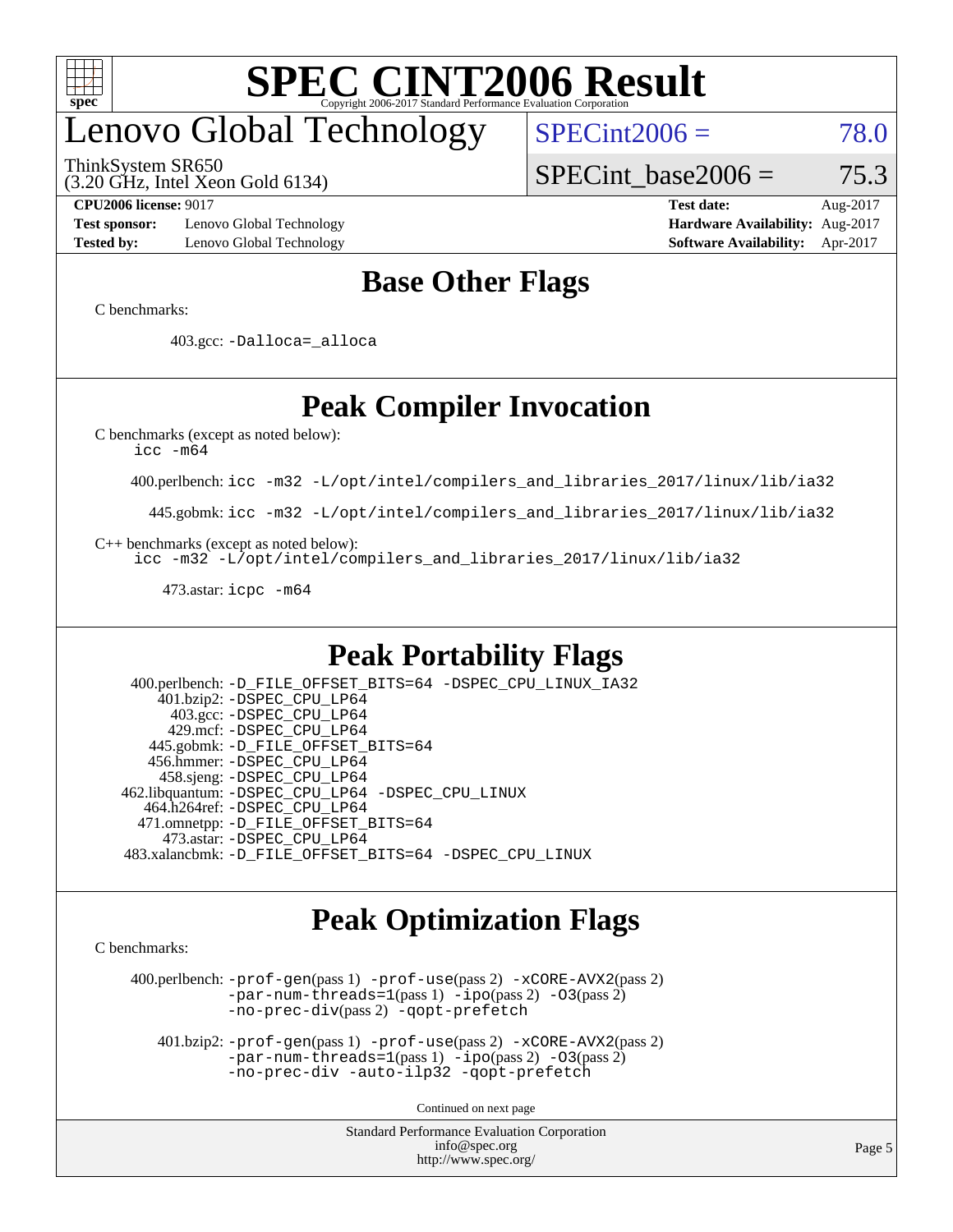

# enovo Global Technology

ThinkSystem SR650

 $SPECint2006 = 78.0$  $SPECint2006 = 78.0$ 

(3.20 GHz, Intel Xeon Gold 6134)

SPECint base2006 =  $75.3$ 

**[Test sponsor:](http://www.spec.org/auto/cpu2006/Docs/result-fields.html#Testsponsor)** Lenovo Global Technology **[Hardware Availability:](http://www.spec.org/auto/cpu2006/Docs/result-fields.html#HardwareAvailability)** Aug-2017 **[Tested by:](http://www.spec.org/auto/cpu2006/Docs/result-fields.html#Testedby)** Lenovo Global Technology **[Software Availability:](http://www.spec.org/auto/cpu2006/Docs/result-fields.html#SoftwareAvailability)** Apr-2017

**[CPU2006 license:](http://www.spec.org/auto/cpu2006/Docs/result-fields.html#CPU2006license)** 9017 **[Test date:](http://www.spec.org/auto/cpu2006/Docs/result-fields.html#Testdate)** Aug-2017

### **[Peak Optimization Flags \(Continued\)](http://www.spec.org/auto/cpu2006/Docs/result-fields.html#PeakOptimizationFlags)**

 403.gcc: [-xCORE-AVX2](http://www.spec.org/cpu2006/results/res2017q4/cpu2006-20170918-49733.flags.html#user_peakOPTIMIZE403_gcc_f-xCORE-AVX2) [-ipo](http://www.spec.org/cpu2006/results/res2017q4/cpu2006-20170918-49733.flags.html#user_peakOPTIMIZE403_gcc_f-ipo) [-O3](http://www.spec.org/cpu2006/results/res2017q4/cpu2006-20170918-49733.flags.html#user_peakOPTIMIZE403_gcc_f-O3) [-no-prec-div](http://www.spec.org/cpu2006/results/res2017q4/cpu2006-20170918-49733.flags.html#user_peakOPTIMIZE403_gcc_f-no-prec-div) [-inline-calloc](http://www.spec.org/cpu2006/results/res2017q4/cpu2006-20170918-49733.flags.html#user_peakCOPTIMIZE403_gcc_f-inline-calloc) [-qopt-malloc-options=3](http://www.spec.org/cpu2006/results/res2017q4/cpu2006-20170918-49733.flags.html#user_peakCOPTIMIZE403_gcc_f-qopt-malloc-options_0fcb435012e78f27d57f473818e45fe4) [-auto-ilp32](http://www.spec.org/cpu2006/results/res2017q4/cpu2006-20170918-49733.flags.html#user_peakCOPTIMIZE403_gcc_f-auto-ilp32) 429.mcf: [-xCORE-AVX2](http://www.spec.org/cpu2006/results/res2017q4/cpu2006-20170918-49733.flags.html#user_peakOPTIMIZE429_mcf_f-xCORE-AVX2) [-ipo](http://www.spec.org/cpu2006/results/res2017q4/cpu2006-20170918-49733.flags.html#user_peakOPTIMIZE429_mcf_f-ipo) [-O3](http://www.spec.org/cpu2006/results/res2017q4/cpu2006-20170918-49733.flags.html#user_peakOPTIMIZE429_mcf_f-O3) [-no-prec-div](http://www.spec.org/cpu2006/results/res2017q4/cpu2006-20170918-49733.flags.html#user_peakOPTIMIZE429_mcf_f-no-prec-div) [-parallel](http://www.spec.org/cpu2006/results/res2017q4/cpu2006-20170918-49733.flags.html#user_peakCOPTIMIZE429_mcf_f-parallel) [-qopt-prefetch](http://www.spec.org/cpu2006/results/res2017q4/cpu2006-20170918-49733.flags.html#user_peakCOPTIMIZE429_mcf_f-qopt-prefetch) [-auto-p32](http://www.spec.org/cpu2006/results/res2017q4/cpu2006-20170918-49733.flags.html#user_peakCOPTIMIZE429_mcf_f-auto-p32) 445.gobmk: [-prof-gen](http://www.spec.org/cpu2006/results/res2017q4/cpu2006-20170918-49733.flags.html#user_peakPASS1_CFLAGSPASS1_LDCFLAGS445_gobmk_prof_gen_e43856698f6ca7b7e442dfd80e94a8fc)(pass 1) [-prof-use](http://www.spec.org/cpu2006/results/res2017q4/cpu2006-20170918-49733.flags.html#user_peakPASS2_CFLAGSPASS2_LDCFLAGS445_gobmk_prof_use_bccf7792157ff70d64e32fe3e1250b55)(pass 2) [-xCORE-AVX2](http://www.spec.org/cpu2006/results/res2017q4/cpu2006-20170918-49733.flags.html#user_peakPASS2_CFLAGSPASS2_LDCFLAGS445_gobmk_f-xCORE-AVX2)(pass 2)  $-par-num-threads=1(pass 1) -ipo(pass 2) -O3(pass 2)$  $-par-num-threads=1(pass 1) -ipo(pass 2) -O3(pass 2)$  $-par-num-threads=1(pass 1) -ipo(pass 2) -O3(pass 2)$  $-par-num-threads=1(pass 1) -ipo(pass 2) -O3(pass 2)$  $-par-num-threads=1(pass 1) -ipo(pass 2) -O3(pass 2)$  $-par-num-threads=1(pass 1) -ipo(pass 2) -O3(pass 2)$ [-no-prec-div](http://www.spec.org/cpu2006/results/res2017q4/cpu2006-20170918-49733.flags.html#user_peakPASS2_CFLAGSPASS2_LDCFLAGS445_gobmk_f-no-prec-div)(pass 2) 456.hmmer: basepeak = yes 458.sjeng: [-prof-gen](http://www.spec.org/cpu2006/results/res2017q4/cpu2006-20170918-49733.flags.html#user_peakPASS1_CFLAGSPASS1_LDCFLAGS458_sjeng_prof_gen_e43856698f6ca7b7e442dfd80e94a8fc)(pass 1) [-prof-use](http://www.spec.org/cpu2006/results/res2017q4/cpu2006-20170918-49733.flags.html#user_peakPASS2_CFLAGSPASS2_LDCFLAGS458_sjeng_prof_use_bccf7792157ff70d64e32fe3e1250b55)(pass 2) [-xCORE-AVX2](http://www.spec.org/cpu2006/results/res2017q4/cpu2006-20170918-49733.flags.html#user_peakPASS2_CFLAGSPASS2_LDCFLAGS458_sjeng_f-xCORE-AVX2)(pass 2) [-par-num-threads=1](http://www.spec.org/cpu2006/results/res2017q4/cpu2006-20170918-49733.flags.html#user_peakPASS1_CFLAGSPASS1_LDCFLAGS458_sjeng_par_num_threads_786a6ff141b4e9e90432e998842df6c2)(pass 1) [-ipo](http://www.spec.org/cpu2006/results/res2017q4/cpu2006-20170918-49733.flags.html#user_peakPASS2_CFLAGSPASS2_LDCFLAGS458_sjeng_f-ipo)(pass 2) [-O3](http://www.spec.org/cpu2006/results/res2017q4/cpu2006-20170918-49733.flags.html#user_peakPASS2_CFLAGSPASS2_LDCFLAGS458_sjeng_f-O3)(pass 2) [-no-prec-div](http://www.spec.org/cpu2006/results/res2017q4/cpu2006-20170918-49733.flags.html#user_peakPASS2_CFLAGSPASS2_LDCFLAGS458_sjeng_f-no-prec-div)(pass 2) [-unroll4](http://www.spec.org/cpu2006/results/res2017q4/cpu2006-20170918-49733.flags.html#user_peakCOPTIMIZE458_sjeng_f-unroll_4e5e4ed65b7fd20bdcd365bec371b81f)  $462$ .libquantum: basepeak = yes  $464.h264$ ref: basepeak = yes [C++ benchmarks:](http://www.spec.org/auto/cpu2006/Docs/result-fields.html#CXXbenchmarks) 471.omnetpp: [-prof-gen](http://www.spec.org/cpu2006/results/res2017q4/cpu2006-20170918-49733.flags.html#user_peakPASS1_CXXFLAGSPASS1_LDCXXFLAGS471_omnetpp_prof_gen_e43856698f6ca7b7e442dfd80e94a8fc)(pass 1) [-prof-use](http://www.spec.org/cpu2006/results/res2017q4/cpu2006-20170918-49733.flags.html#user_peakPASS2_CXXFLAGSPASS2_LDCXXFLAGS471_omnetpp_prof_use_bccf7792157ff70d64e32fe3e1250b55)(pass 2) [-xCORE-AVX2](http://www.spec.org/cpu2006/results/res2017q4/cpu2006-20170918-49733.flags.html#user_peakPASS2_CXXFLAGSPASS2_LDCXXFLAGS471_omnetpp_f-xCORE-AVX2)(pass 2)  $-par-num-threads=1(pass 1) -ipo(pass 2) -O3(pass 2)$  $-par-num-threads=1(pass 1) -ipo(pass 2) -O3(pass 2)$  $-par-num-threads=1(pass 1) -ipo(pass 2) -O3(pass 2)$  $-par-num-threads=1(pass 1) -ipo(pass 2) -O3(pass 2)$  $-par-num-threads=1(pass 1) -ipo(pass 2) -O3(pass 2)$  $-par-num-threads=1(pass 1) -ipo(pass 2) -O3(pass 2)$ [-no-prec-div](http://www.spec.org/cpu2006/results/res2017q4/cpu2006-20170918-49733.flags.html#user_peakPASS2_CXXFLAGSPASS2_LDCXXFLAGS471_omnetpp_f-no-prec-div)(pass 2) [-qopt-ra-region-strategy=block](http://www.spec.org/cpu2006/results/res2017q4/cpu2006-20170918-49733.flags.html#user_peakCXXOPTIMIZE471_omnetpp_f-qopt-ra-region-strategy_0f7b543d62da454b380160c0e3b28f94) [-Wl,-z,muldefs](http://www.spec.org/cpu2006/results/res2017q4/cpu2006-20170918-49733.flags.html#user_peakEXTRA_LDFLAGS471_omnetpp_link_force_multiple1_74079c344b956b9658436fd1b6dd3a8a) [-L/sh10.2 -lsmartheap](http://www.spec.org/cpu2006/results/res2017q4/cpu2006-20170918-49733.flags.html#user_peakEXTRA_LIBS471_omnetpp_SmartHeap_b831f2d313e2fffa6dfe3f00ffc1f1c0) 473.astar: [-xCORE-AVX2](http://www.spec.org/cpu2006/results/res2017q4/cpu2006-20170918-49733.flags.html#user_peakOPTIMIZE473_astar_f-xCORE-AVX2) [-ipo](http://www.spec.org/cpu2006/results/res2017q4/cpu2006-20170918-49733.flags.html#user_peakOPTIMIZE473_astar_f-ipo) [-O3](http://www.spec.org/cpu2006/results/res2017q4/cpu2006-20170918-49733.flags.html#user_peakOPTIMIZE473_astar_f-O3) [-no-prec-div](http://www.spec.org/cpu2006/results/res2017q4/cpu2006-20170918-49733.flags.html#user_peakOPTIMIZE473_astar_f-no-prec-div) [-qopt-prefetch](http://www.spec.org/cpu2006/results/res2017q4/cpu2006-20170918-49733.flags.html#user_peakCXXOPTIMIZE473_astar_f-qopt-prefetch) [-auto-p32](http://www.spec.org/cpu2006/results/res2017q4/cpu2006-20170918-49733.flags.html#user_peakCXXOPTIMIZE473_astar_f-auto-p32) [-Wl,-z,muldefs](http://www.spec.org/cpu2006/results/res2017q4/cpu2006-20170918-49733.flags.html#user_peakEXTRA_LDFLAGS473_astar_link_force_multiple1_74079c344b956b9658436fd1b6dd3a8a) [-L/sh10.2 -lsmartheap64](http://www.spec.org/cpu2006/results/res2017q4/cpu2006-20170918-49733.flags.html#user_peakEXTRA_LIBS473_astar_SmartHeap64_63911d860fc08c15fa1d5bf319b9d8d5) 483.xalancbmk: [-xCORE-AVX2](http://www.spec.org/cpu2006/results/res2017q4/cpu2006-20170918-49733.flags.html#user_peakOPTIMIZE483_xalancbmk_f-xCORE-AVX2) [-ipo](http://www.spec.org/cpu2006/results/res2017q4/cpu2006-20170918-49733.flags.html#user_peakOPTIMIZE483_xalancbmk_f-ipo) [-O3](http://www.spec.org/cpu2006/results/res2017q4/cpu2006-20170918-49733.flags.html#user_peakOPTIMIZE483_xalancbmk_f-O3) [-no-prec-div](http://www.spec.org/cpu2006/results/res2017q4/cpu2006-20170918-49733.flags.html#user_peakOPTIMIZE483_xalancbmk_f-no-prec-div) [-qopt-prefetch](http://www.spec.org/cpu2006/results/res2017q4/cpu2006-20170918-49733.flags.html#user_peakCXXOPTIMIZE483_xalancbmk_f-qopt-prefetch) [-Wl,-z,muldefs](http://www.spec.org/cpu2006/results/res2017q4/cpu2006-20170918-49733.flags.html#user_peakEXTRA_LDFLAGS483_xalancbmk_link_force_multiple1_74079c344b956b9658436fd1b6dd3a8a) [-L/sh10.2 -lsmartheap](http://www.spec.org/cpu2006/results/res2017q4/cpu2006-20170918-49733.flags.html#user_peakEXTRA_LIBS483_xalancbmk_SmartHeap_b831f2d313e2fffa6dfe3f00ffc1f1c0)

### **[Peak Other Flags](http://www.spec.org/auto/cpu2006/Docs/result-fields.html#PeakOtherFlags)**

[C benchmarks](http://www.spec.org/auto/cpu2006/Docs/result-fields.html#Cbenchmarks):

403.gcc: [-Dalloca=\\_alloca](http://www.spec.org/cpu2006/results/res2017q4/cpu2006-20170918-49733.flags.html#b403.gcc_peakEXTRA_CFLAGS_Dalloca_be3056838c12de2578596ca5467af7f3)

The flags files that were used to format this result can be browsed at <http://www.spec.org/cpu2006/flags/Intel-ic17.0-official-linux64-revF.html> <http://www.spec.org/cpu2006/flags/Lenovo-Platform-Flags-V1.2-SKL-C.20171004.html>

You can also download the XML flags sources by saving the following links:

<http://www.spec.org/cpu2006/flags/Intel-ic17.0-official-linux64-revF.xml> <http://www.spec.org/cpu2006/flags/Lenovo-Platform-Flags-V1.2-SKL-C.20171004.xml>